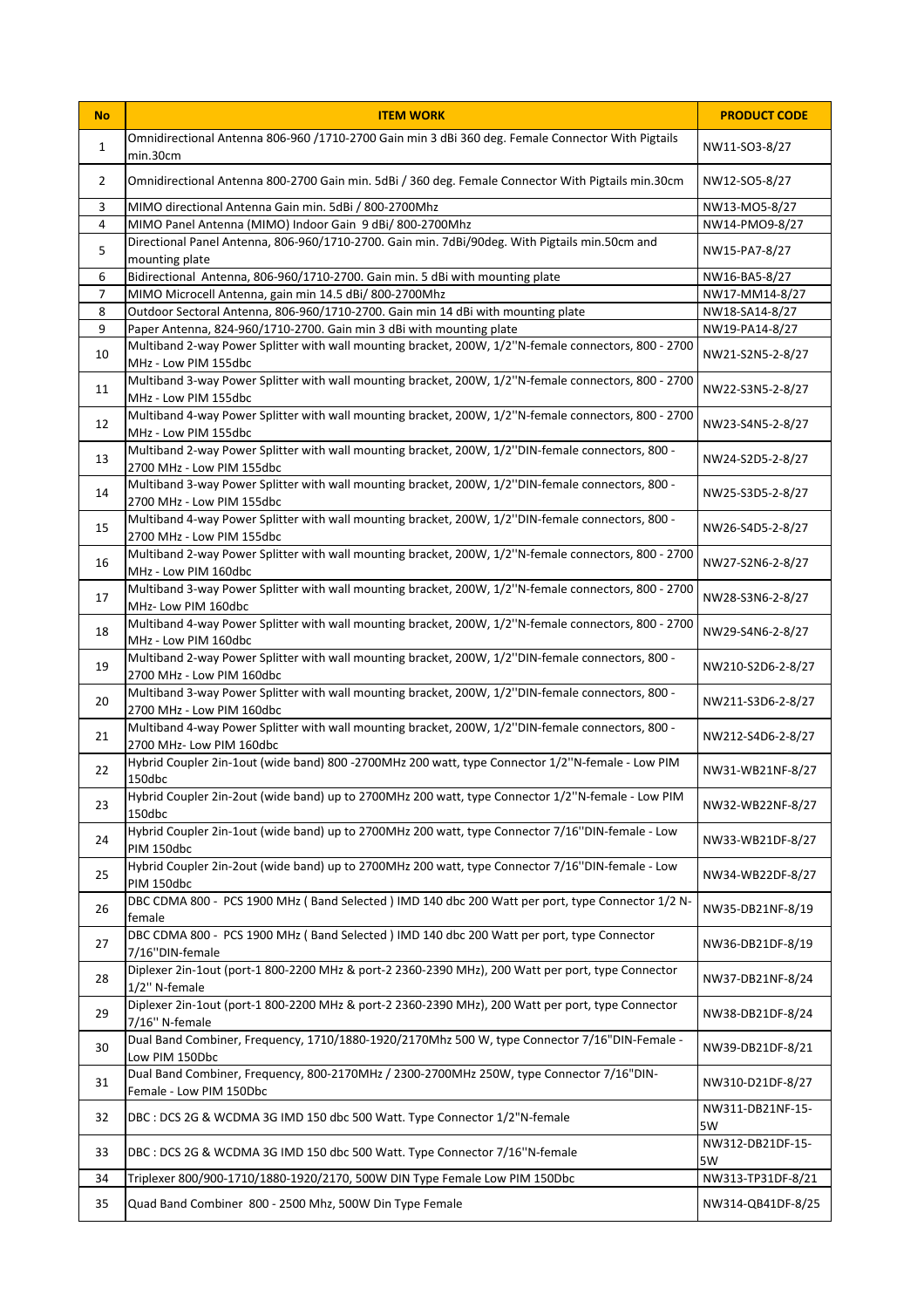| 36       | Multi Casting Combiner for 4 In - 1 Out Wideband 800 - 2700 MHz IMD 150 dbc 200 Watt per port, type<br>1/2"N-female           | NW315-MC41NF-8/27            |
|----------|-------------------------------------------------------------------------------------------------------------------------------|------------------------------|
| 37       | Multi Casting Combiner for 4 In - 4 Out Wideband 800 - 2700 MHz IMD 150 dbc 500 Watt per port, type<br>7/16"DIN-female        | NW316-MC44DF-8/27            |
| 38       | Multi Casting Combiner for 6 In - 4 Out Wideband 800 - 2700 MHz IMD 150 dbc 200 Watt per port, type<br>1/2"N-female           | NW317-MC64NF-8/27            |
| 39       | Multi Casting Combiner for 4 In - 1 Out Wideband 800 - 2700 MHz IMD 150 dbc 500 Watt per port, type<br>7/16"DIN-female        | NW318-MC41DF-8/27            |
| 40       | Multi Casting Combiner for 6 In - 4 Out Wideband 800 - 2700 MHz IMD -155 dBc 300 - 500 Watt per port,<br>type 7/16"DIN-female | NW319-MC64DF-8/27            |
| 41       | Multi Casting Combiner for 6 In - 4 Out Wideband 800 - 2700 MHz IMD 150 dbc 500 Watt per port, type<br>7/16"DIN-female        | NW320-MC64DF150-<br>8/27     |
| 42       | Multi Network Combiner (POI) for 13 systems IMD 160 dbc 200 Watt                                                              | NW321-POI13-200W             |
| 43       | Multi Network Combiner (POI) for 16 systems IMD 160 dbc 200 Watt                                                              | NW322-POI16-200W             |
| 44       | Quadplexer: CDMA800-GSM / DCS 2G1800 / WCDMA2 3G2100 / LTE2300 IMD 150 dbc 500 Watt. Type<br>Connector 7/16"DIN-female        | NW323-QP5W-8/23              |
| 45       | Multiband 6dB Power Coupler with Wall Mounting Bracket, 200W, 1/2"N-Female Connectors, 800 - 2700<br>MHz - Low PIM 155dbc     | NW41-PC6NF2-8/27             |
| 46       | Multiband 7dB Power Coupler with Wall Mounting Bracket, 200W, 1/2"N-Female Connectors, 800 - 2700<br>MHz - Low PIM 155dbc     | NW42-PC7NF2-8/27             |
| 47       | Multiband 10dB Power Coupler with Wall Mounting Bracket, 200W, 1/2"N-Female Connectors, 800 -<br>2700 MHz - Low PIM 155dbc    | NW43-PC10NF2-8/27            |
| 48       | Multiband 13dB Power Coupler with Wall Mounting Bracket, 200W, 1/2"N-Female Connectors, 800 -<br>2700 MHz - Low PIM 155dbc    | NW44-PC13NF2-8/27            |
| 49       | Multiband 15dB Power Coupler with Wall Mounting Bracket, 200W, 1/2"N-Female Connectors, 800 -<br>2700 MHz - Low PIM 155dbc    | NW45-PC15NF2-8/27            |
| 50       | Multiband 20dB Power Coupler with Wall Mounting Bracket, 200W, 1/2"N-Female Connectors, 800 -<br>2700 MHz - Low PIM 155dbc    | NW46-PC20NF2-8/27            |
| 51       | Multiband 230dB Power Coupler with Wall Mounting Bracket, 200W, 1/2"N-Female Connectors, 800 -<br>2700 MHz - Low PIM 155dbc   | NW47-PC230NF2-8/27           |
| 52       | Power Terminator (Dummy Load) 25 watt, N-female Connector                                                                     | NW51-DL25NF                  |
| 53       | Power Terminator (Dummy Load) 50 watt, N-female Connector                                                                     | NW52-DL50NF                  |
| 54       | Power Terminator (Dummy Load) 100 watt, N-female, Connector                                                                   | NW53-DL100NF                 |
| 55       | Power Terminator (Dummy Load) 200 watt N-male Connector                                                                       | NW54-DL200NM                 |
| 56       | Power Terminator (Dummy Load) 10 watt N-male Connector                                                                        | NW55-DL10NM                  |
| 57<br>58 | Power Terminator (Dummy Load) 25 watt N-male Connector<br>Power Terminator (Dummy Load) 50 watt N-male Connector              | NW56-DL25NM<br>NW57-DL50NM   |
| 59       | Power Terminator (Dummy Load) 100 watt N-male Connector                                                                       | NW58-DL100NM                 |
| 60       | Power Terminator (Dummy Load) 25 watt, 7/16" DIN-female Connector                                                             | NW59-DL25DF                  |
| 61       | Power Terminator (Dummy Load) 50 watt, 7/16" DIN-female Connector                                                             | NW510-DL50DF                 |
| 62       | Power Terminator (Dummy Load) 100 watt 7/16" DIN-female Connector                                                             | NW511-DL100DF                |
| 63       | Power Terminator (Dummy Load) 200 watt 7/16" DIN-female Connector                                                             | NW512-DL200DF                |
| 64       | Power Terminator (Dummy Load) 25 watt, 7/16" DIN-male Connector                                                               | NW513-DL25DM                 |
| 65       | Power Terminator (Dummy Load) 50 watt, 7/16" DIN-male Connector                                                               | NW514-DL25DM                 |
| 66       | Power Terminator (Dummy Load) 100 watt 7/16" DIN-male Connector                                                               | NW515-DL25DM                 |
| 67       | Power Terminator (Dummy Load) 200 watt 7/16" DIN-male Connector                                                               | NW516-DL25DM                 |
| 68       | N-male to N-male, Straight Adapter                                                                                            | NW517-SANM-NM                |
| 69       | N-male to N-female, Right angle Adapter                                                                                       | NW518-RANM-NF                |
| 70       | N-female N-female Straight Adapter                                                                                            | NW519-SANF-NF                |
| 71       | DIN-male N-female Straight Adapter                                                                                            | NW520-SADM-NF                |
| 72       | In Line Booster Amplifier                                                                                                     | <b>NW521-BA</b>              |
| 73       | N-male connector for 1/2" feeder cable                                                                                        | NW61-C1/2-NM                 |
| 74       | N-female connector for 1/2" feeder cable                                                                                      | NW62-C1/2-NF                 |
| 75       | N-male connector for 7/8" feeder cable                                                                                        | NW63-C7/8-NM                 |
| 76       | N-female connector for 7/8" feeder cable<br>N-male connector for 1 1/4" feeder cable                                          | NW64-C7/8-NF                 |
| 77<br>78 | N-female connector for 1 1/4" feeder cable                                                                                    | NW65-C1/4-NM<br>NW66-C1/4-NF |
| 79       | N-male connector for 15/8" feeder cable                                                                                       | NW67-C5/8-NM                 |
| 80       | N-female connector for 15/8" feeder cable                                                                                     | NW68-C5/8-NF                 |
| 81       | 7/16" DIN-male for 1/2" feeder cable                                                                                          | NW69-C1/2-DM                 |
| 82       | 7/16" DIN-female for 1/2" feeder cable                                                                                        | NW610-C1/2-DF                |
| 83       | 7/16" DIN-male for 7/8" feeder cable                                                                                          | NW611-C7/8-DM                |
| 84       | 7/16" DIN-female for 7/8" feeder cable                                                                                        | NW612-C7/8-DF                |
| 85       | 7/16" DIN-male for 1 1/4" feeder cable                                                                                        | NW613-C1/4-DM                |
| 86       | 7/16" DIN-female for 1 1/4" feeder cable                                                                                      | NW614-C1/4-DF                |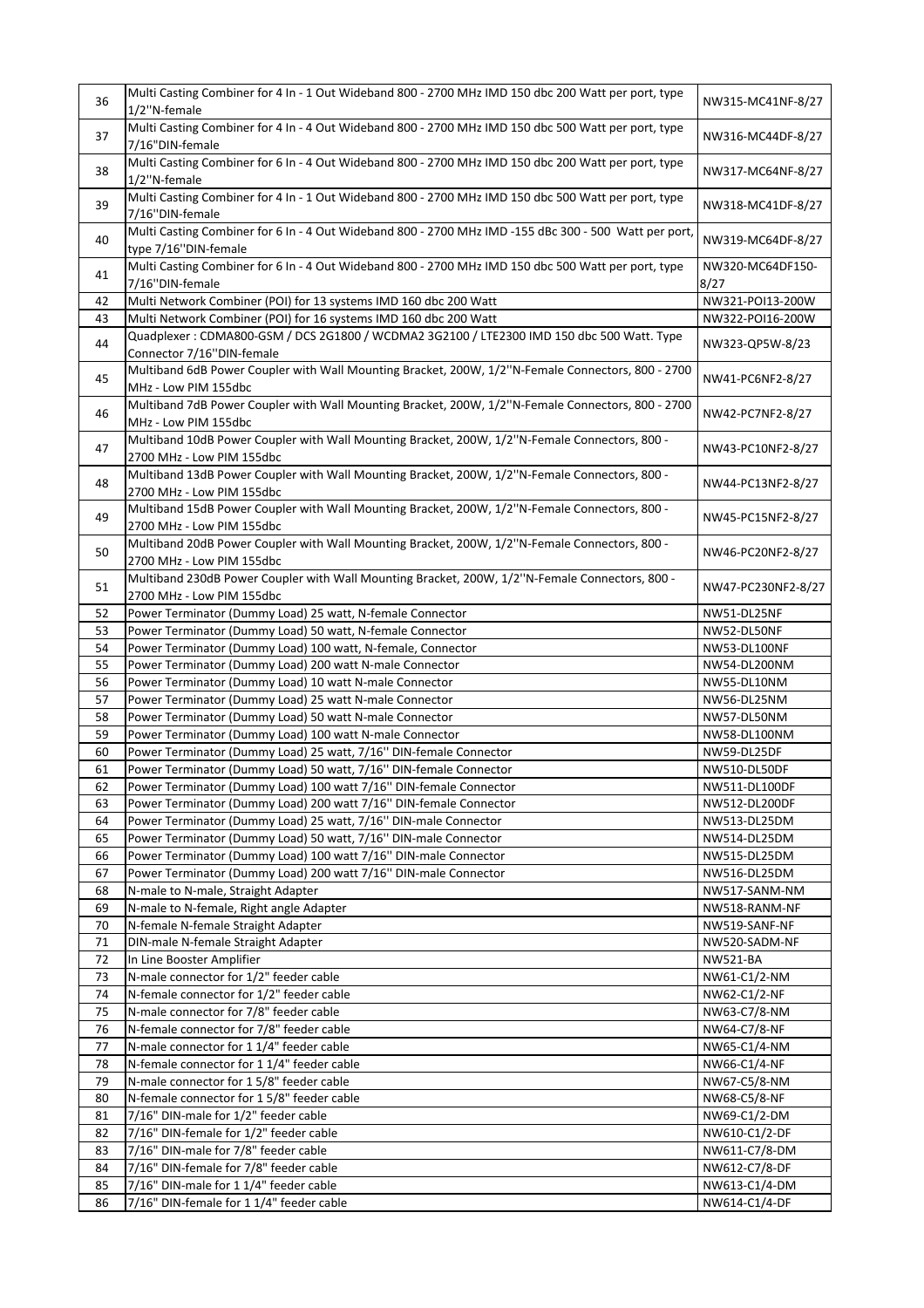| 87  | 7/16" DIN-male for 15/8" feeder cable                                                                      | NW615-C5/8-DM         |
|-----|------------------------------------------------------------------------------------------------------------|-----------------------|
| 88  | 7/16" DIN-female for 15/8" feeder cable                                                                    | NW616-C5/8-DF         |
| 89  | 7/16" DIN-male Right Angle Adapter for 1/2" Superflex feeder cable                                         | NW617-C1/2-DMRS       |
| 90  | 7/16" DIN-female Right Angle for 1/2" Superflex feeder cable                                               | NW618-C1/2-DFRS       |
| 91  | N-male for 1/2" Superflex feeder cable                                                                     | NW619-C1/2-NMS        |
| 92  | N-female for 1/2" Superflex feeder cable                                                                   | NW620-C1/2-NFS        |
| 93  | 7/16" DIN-male for 1/2" Superflex feeder cable                                                             | NW621-C1/2-DMS        |
| 94  | N (M) to Din (M) Adapter for 1/2" Superflex feeder cable                                                   | NW622-A1/2-NMDM       |
| 95  | N (M) to N (F) Adapter for 1/2" Superflex feeder cable                                                     | NW623-A1/2-NMNF       |
| 96  | DIN (M) RA to N (F) Adapter for 1/2" Superflex feeder cable                                                | NW624-A1/2-DRANF      |
| 97  | DIN (M) to N (F) Adapter for 1/2" Superflex feeder cable                                                   | NW625-A1/2-DMNF       |
| 98  | N (M) to N (F) Right Angle Adapter for 1/2" Superflex feeder cable                                         | NW626-A1/2-NMNFRA     |
| 99  | 0,3m 1/2" superflexible jumper cable with N-male and N-male Connector                                      | NW71-J03NM-NM         |
| 100 | 0,3m 1/2" superflexible jumper cable with N-male and N-female Connector                                    | NW72-J03NM-NF         |
| 101 | 1m 1/2" superflexible jumper cable with N-male and N-male Connector                                        | NW73-J1NM-NM          |
| 102 | 1m 1/2" superflexible jumper cable with N-male and N-female Connector                                      | NW74-J1NM-NF          |
| 103 | 1m 1/2" superflexible jumper cable with N-male and N-female Connector                                      | NW75-J1NMRA-NF        |
| 104 | 1m 1/2" superflexible jumper cable with N-male and 7/16" DIN-male Connector                                | NW76-J1NM-DM          |
| 105 | 1m 1/2" superflexible jumper cable with N-female and 7/16" DIN-male Connector                              | NW77-J1NF-DM          |
| 106 | 1m 1/2" superflexible jumper cable with 7/16" DIN-male and 7/16" DIN-female Connector                      | NW78-J1DM-DF          |
| 107 | 1m 1/2" superflexible jumper cable with N-male and 7/16" DIN-female Connector                              | NW79-J1NM-DF          |
| 108 | 1m 1/2" superflexible jumper cable with 7/16" DIN-female and 7/16" DIN-female Connector                    | NW710-J1DF-DF         |
| 109 | 3m 1/2" superflexible jumper cable with N-male and N-male Connector                                        | NW711-J3NM-NM         |
| 110 | 3m 1/2" superflexible jumper cable with N-male and N-female Connector                                      | NW712-J3NM-NF         |
| 111 | 3m 1/2" superflexible jumper cable with N-male and 7/16" DIN-male Connector, Right Angle Adapter           | NW713-J3NM-DMRA       |
| 112 | 3m 1/2" superflexible jumper cable with N-male and 7/16" DIN-male Connector                                | NW714-J3NM-DM         |
| 113 | 3m 1/2" superflexible jumper cable with N-female and 7/16" DIN-male Connector                              | NW715-J3NF-DM         |
| 114 | 3m 1/2" superflexible jumper cable with N-male and 7/16" DIN-male Connector, Right Angle Adapter           | NW716-J3NM-DMRA       |
| 115 | 3m 1/2" superflexible jumper cable with 7/16"DIN-Male and 7/16" DIN-Male Connector, Right Angle<br>Adapter | NW717-J3DM-DMRA       |
| 116 | 3m 1/2" superflexible jumper cable with 7/16" DIN-male and 7/16" DIN-male Connector                        | NW718-J3DM-DM         |
| 117 | 5m 1/2" superflexible jumper cable with N-male and N-male Connector                                        | NW719-J5NM-NM         |
| 118 | 5m 1/2" superflexible jumper cable with N-male and N-female Connector                                      | NW720-J5NM-NF         |
| 119 | 5m 1/2" superflexible jumper cable with N-male and 7/16" DIN-male Connector                                | NW721-J5NM-DM         |
| 120 | 5m 1/2" superflexible jumper cable with N-female and 7/16" DIN-male Connector                              | NW722-J5NF-DM         |
| 121 | 5m 1/2" superflexible jumper cable with N-male and 7/16" DIN-male Connector, Right Angle Adapter           | NW723-J5NM-DMRA       |
| 122 | 5m 1/2" superflexible jumper cable with 7/16"DIN-Male and 7/16" DIN-Male Connector, Right Angle<br>Adapter | NW724-J5DM-DMRA       |
| 123 | 7m 1/2" superflexible jumper cable with N-male and N-male Connector                                        | NW725-J7NM-NM         |
| 124 | 7m 1/2" superflexible jumper cable with N-male and N-female Connector                                      | NW726-J7NM-NF         |
| 125 | 7m 1/2" superflexible jumper cable with N-male and 7/16" DIN-male Connector                                | NW727-J7NM-DM         |
| 126 | 7m 1/2" superflexible jumper cable with N-female and 7/16" DIN-male Connector                              | NW728-J7NF-DM         |
| 127 | 7m 1/2" superflexible jumper cable with N-male and 7/16" DIN-male Connector, Right Angle Adapter           | NW729-J7NM-DMRA       |
| 128 | 7m 1/2" superflexible jumper cable with 7/16"DIN-Male and 7/16" DIN-Male Connector, Right Angle<br>Adapter | NW730-J7DM-DMRA       |
| 129 | 10m 1/2" superflexible jumper cable with N-male and N-male Connector                                       | NW731-J10NM-NM        |
| 130 | 10m 1/2" superflexible jumper cable with N-male and N-female Connector                                     | NW732-J10NM-NF        |
| 131 | 10m 1/2" superflexible jumper cable with N-male and 7/16" DIN-male Connector                               | NW733-J10NM-DM        |
| 132 | 10m 1/2" superflexible jumper cable with N-female and 7/16" DIN-male Connector                             | NW734-J10NF-DM        |
| 133 | 10m 1/2" superflexible jumper cable with N-male and 7/16" DIN-male Connector, Right Angle Adapter          | NW735-J10NM-DMRA      |
| 134 | 10m 1/2" superflexible jumper cable with 7/16"DIN-Male and 7/16" DIN-Male Connector                        | NW736-J10DM-DM        |
| 135 | 10m 1/2" superflexible jumper cable with 7/16"DIN-Male and 7/16" DIN-Male Connector RA                     | NW737-J10DM-DMRA      |
| 136 | 1/2" Feeder Cable Cooper                                                                                   | NW81-50RF-12 (1/2")   |
| 137 | 7/8" Feeder Cable Cooper                                                                                   | NW82-50RF-22 (7/8")   |
| 138 | 11/4" Feeder Cable Cooper                                                                                  | NW83-50RF-32 (1 1/4") |